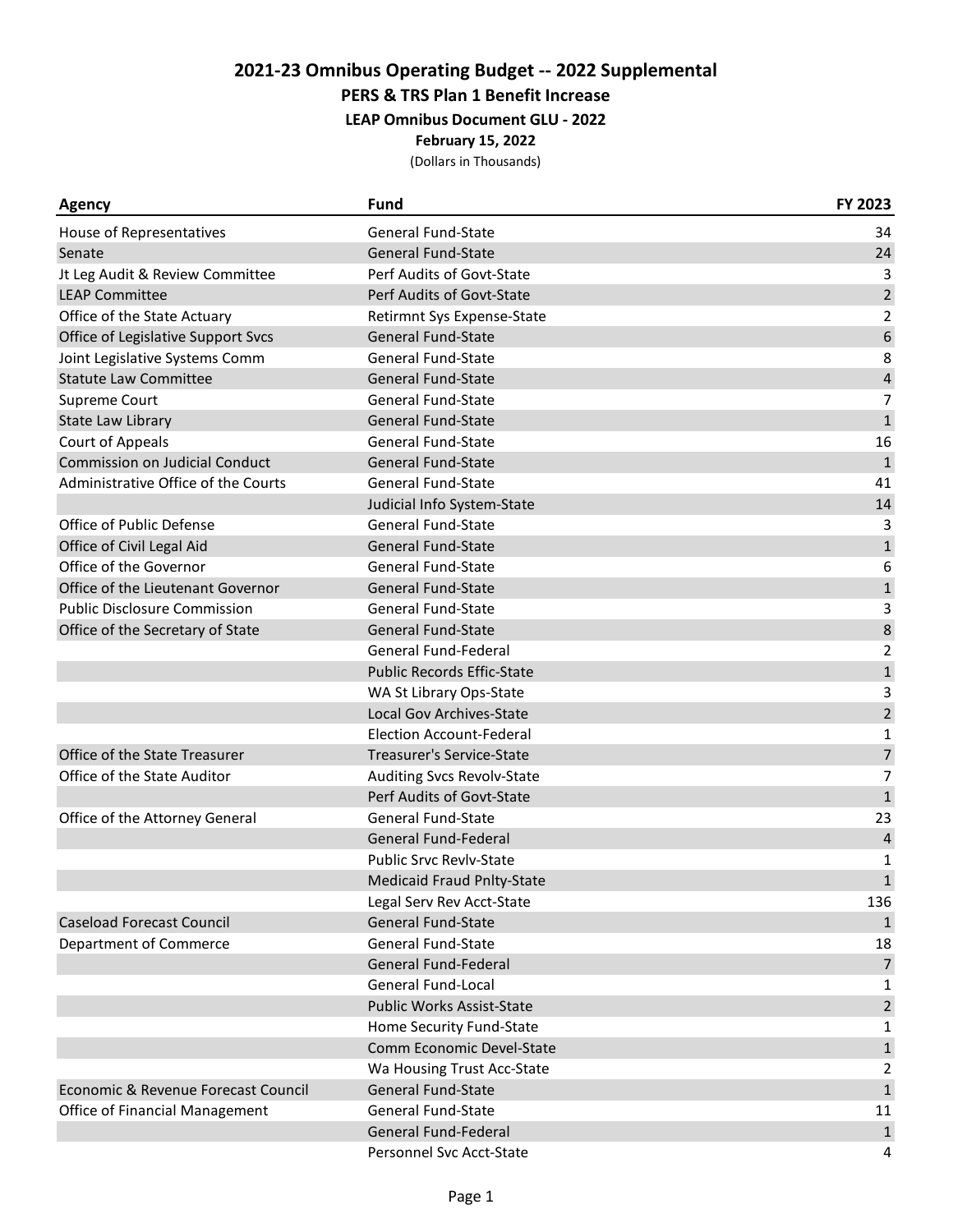**PERS & TRS Plan 1 Benefit Increase**

**LEAP Omnibus Document GLU - 2022**

**February 15, 2022**

| <b>Agency</b>                             | <b>Fund</b>                       | FY 2023        |
|-------------------------------------------|-----------------------------------|----------------|
|                                           | <b>OFM Central Services-State</b> | 8              |
|                                           | Perf Audits of Govt-State         | 1              |
| Office of Administrative Hearings         | Admin Hearings Revol-State        | 18             |
| <b>State Lottery Commission</b>           | Lottery Admin Acct-State          | 10             |
| Department of Retirement Systems          | Retirmnt Sys Expense-State        | 20             |
| <b>State Investment Board</b>             | Invest Bd Expense Ac-State        | 23             |
| Department of Revenue                     | <b>General Fund-State</b>         | 107            |
|                                           | Timber Tax Distr Act-State        | 3              |
|                                           | <b>Business License-State</b>     | 5              |
| <b>Board of Tax Appeals</b>               | <b>General Fund-State</b>         | $\overline{2}$ |
| Minority & Women's Business Enterp        | Minority & Business-State         | $\overline{2}$ |
| Office of Insurance Commissioner          | Insurance Comm Regul-State        | 24             |
|                                           | <b>Insur Commiss Fraud-State</b>  | $\mathbf{1}$   |
| <b>Consolidated Technology Services</b>   | <b>CTS Revolving Acct-State</b>   | 6              |
| <b>State Board of Accountancy</b>         | <b>CPA Account-State</b>          | $\mathbf{1}$   |
| Bd of Reg Prof Eng & Land Surveyors       | Profess Engineers'-State          | 1              |
| <b>Liquor and Cannabis Board</b>          | Dedicated Marijuana-State         | $\overline{7}$ |
|                                           | Liquor Revolving Acc-State        | 21             |
| Utilities and Transportation Comm         | <b>General Fund-Local</b>         | $\mathbf{1}$   |
|                                           | <b>Public Srvc Revly-State</b>    | 14             |
|                                           | Pipeline Safety-State             | $\mathbf{1}$   |
|                                           | Pipeline Safety-Federal           | $\mathbf{1}$   |
| <b>Military Department</b>                | <b>General Fund-State</b>         | 12             |
|                                           | General Fund-Federal              | 13             |
|                                           | Enhanced 911 Account-State        | $\mathbf 1$    |
|                                           | Disaster Response-State           | 3              |
|                                           | Worker & Comm Right-State         | $\mathbf{1}$   |
| <b>Public Employment Relations Comm</b>   | <b>General Fund-State</b>         | $\overline{2}$ |
|                                           | Personnel Svc Acct-State          | $\overline{2}$ |
|                                           | Higher Ed Pers Svcs-State         | 1              |
| Archaeology & Historic Preservation       | <b>General Fund-State</b>         | $\mathbf{1}$   |
| WA State Health Care Authority            | <b>General Fund-State</b>         | 47             |
|                                           | General Fund-Federal              | 67             |
|                                           | St Hlth Care Admn Ac-State        | 10             |
|                                           | School Employees' In-State        | $\overline{7}$ |
| Human Rights Commission                   | General Fund-State                | 1              |
|                                           | General Fund-Federal              | $\mathbf{1}$   |
| <b>Bd of Industrial Insurance Appeals</b> | <b>Accident Account-State</b>     | 9              |
|                                           | Medical Aid Account-State         | 9              |
| <b>Criminal Justice Training Comm</b>     | <b>General Fund-State</b>         | 5              |
| Department of Labor and Industries        | <b>General Fund-State</b>         | 3              |
|                                           | <b>Electrical License-State</b>   | 18             |
|                                           | Constr Regis Inspect-State        | 9              |
|                                           | Public Works Admin-State          | 3              |
|                                           | <b>Accident Account-State</b>     | 125            |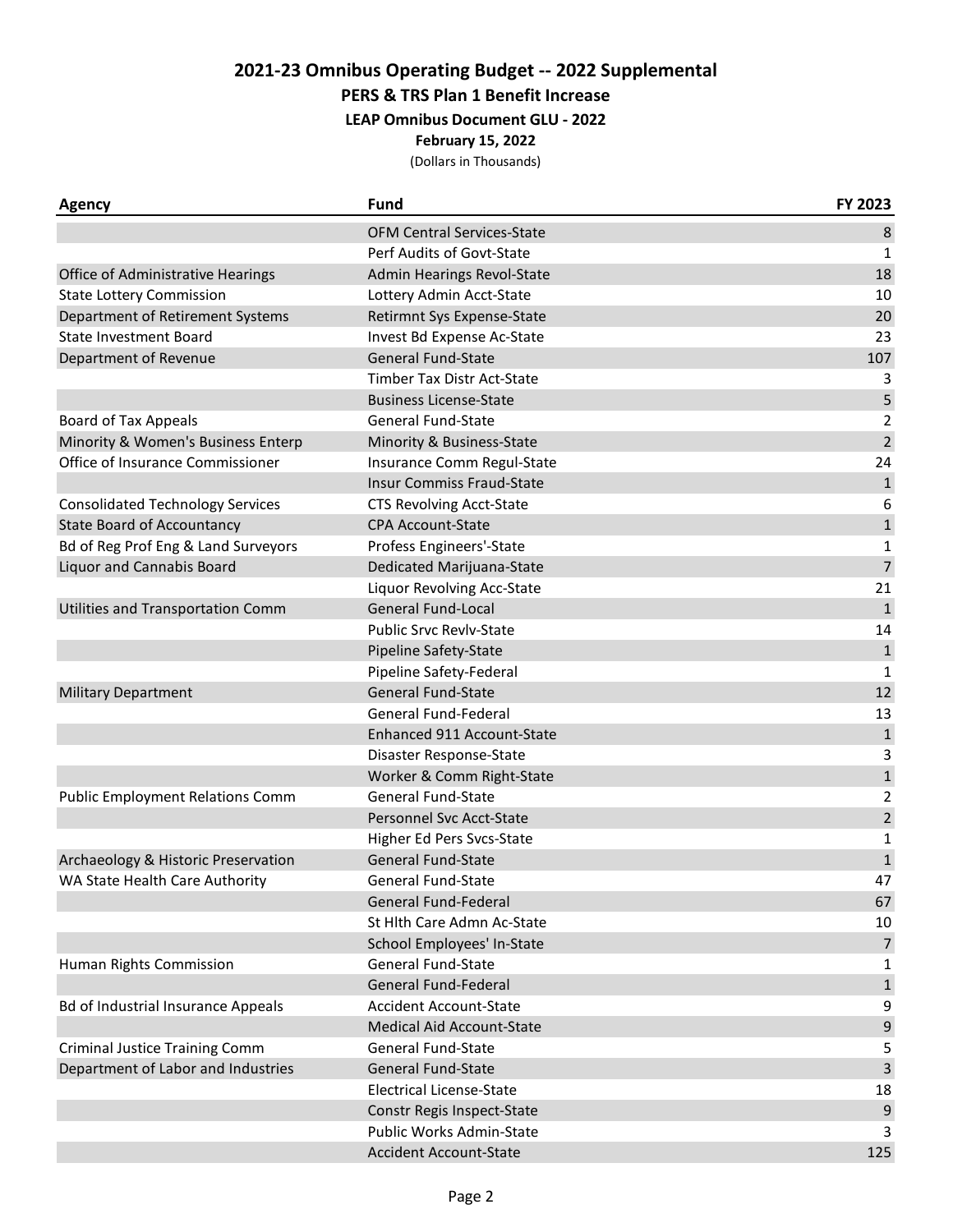**PERS & TRS Plan 1 Benefit Increase**

**LEAP Omnibus Document GLU - 2022**

**February 15, 2022**

| <b>Agency</b>                         | <b>Fund</b>                       | FY 2023        |
|---------------------------------------|-----------------------------------|----------------|
|                                       | <b>Medical Aid Account-State</b>  | 125            |
|                                       | <b>Plumbing Certificate-State</b> | $\mathbf{1}$   |
|                                       | Pressure Systems Saf-State        | $\mathbf{1}$   |
| Department of Health                  | General Fund-State                | 36             |
|                                       | General Fund-Federal              | 62             |
|                                       | <b>General Fund-Local</b>         | 24             |
|                                       | Health Prfessns Acct-State        | 47             |
|                                       | Safe Drink Wtr Acct-State         | $\mathbf 2$    |
|                                       | Drinking Water Assis-Federal      | 5              |
|                                       | Med Test Site Licen-State         | $\mathbf{1}$   |
|                                       | <b>Model Toxics Oper-State</b>    | $\mathbf 1$    |
|                                       | Dedicated Marijuana-State         | $\mathbf{1}$   |
|                                       | Public Health Supp-Local          | $\mathbf{1}$   |
| Department of Veterans' Affairs       | <b>General Fund-State</b>         | 63             |
| Children, Youth, and Families         | <b>General Fund-State</b>         | 285            |
|                                       | General Fund-Federal              | 71             |
|                                       | Home Visiting Svcs-State          | $\mathbf{1}$   |
| <b>Department of Corrections</b>      | <b>General Fund-State</b>         | 766            |
|                                       | WA Auto Theft Prevnt-State        | 2              |
| Dept of Services for the Blind        | <b>General Fund-State</b>         | $\overline{7}$ |
| <b>Employment Security Department</b> | General Fund-Federal              | 13             |
|                                       | General Fund-Local                | $\overline{4}$ |
|                                       | Unemploy Comp Admin-Federal       | 91             |
|                                       | Admin Contingen Acct-State        | 3              |
|                                       | <b>Employment Service-State</b>   | 17             |
|                                       | Fam Med Lv Insurance-State        | 23             |
| Dept of Social and Health Services    | <b>General Fund-State</b>         | 956            |
|                                       | General Fund-Federal              | 430            |
| Department of Ecology                 | <b>General Fund-State</b>         | 18             |
|                                       | General Fund-Federal              | 19             |
|                                       | <b>General Fund-Local</b>         | 4              |
|                                       | <b>Reclamation Acct-State</b>     | $\mathbf{1}$   |
|                                       | Flood Control Assist-State        | 1              |
|                                       | Waste Reduct/Recycle-State        | $\overline{4}$ |
|                                       | Worker & Comm Right-State         | 1              |
|                                       | <b>Water Quality Permit-State</b> | 18             |
|                                       | Underground Storage-State         | 1              |
|                                       | <b>Biosolids Prmt Acct-State</b>  | $1\,$          |
|                                       | Hazardous Waste-State             | 3              |
|                                       | Radioactive Mixed-State           | $\overline{7}$ |
|                                       | Air Poll Contr Acct-State         | 1              |
|                                       | Oil Spill Prevn Acct-State        | $\overline{3}$ |
|                                       | Air Oper Permit Acct-State        | $\mathbf 1$    |
|                                       | <b>Model Toxics Oper-State</b>    | 75             |
|                                       | Water Poll Ctrl Adm-State         | 1              |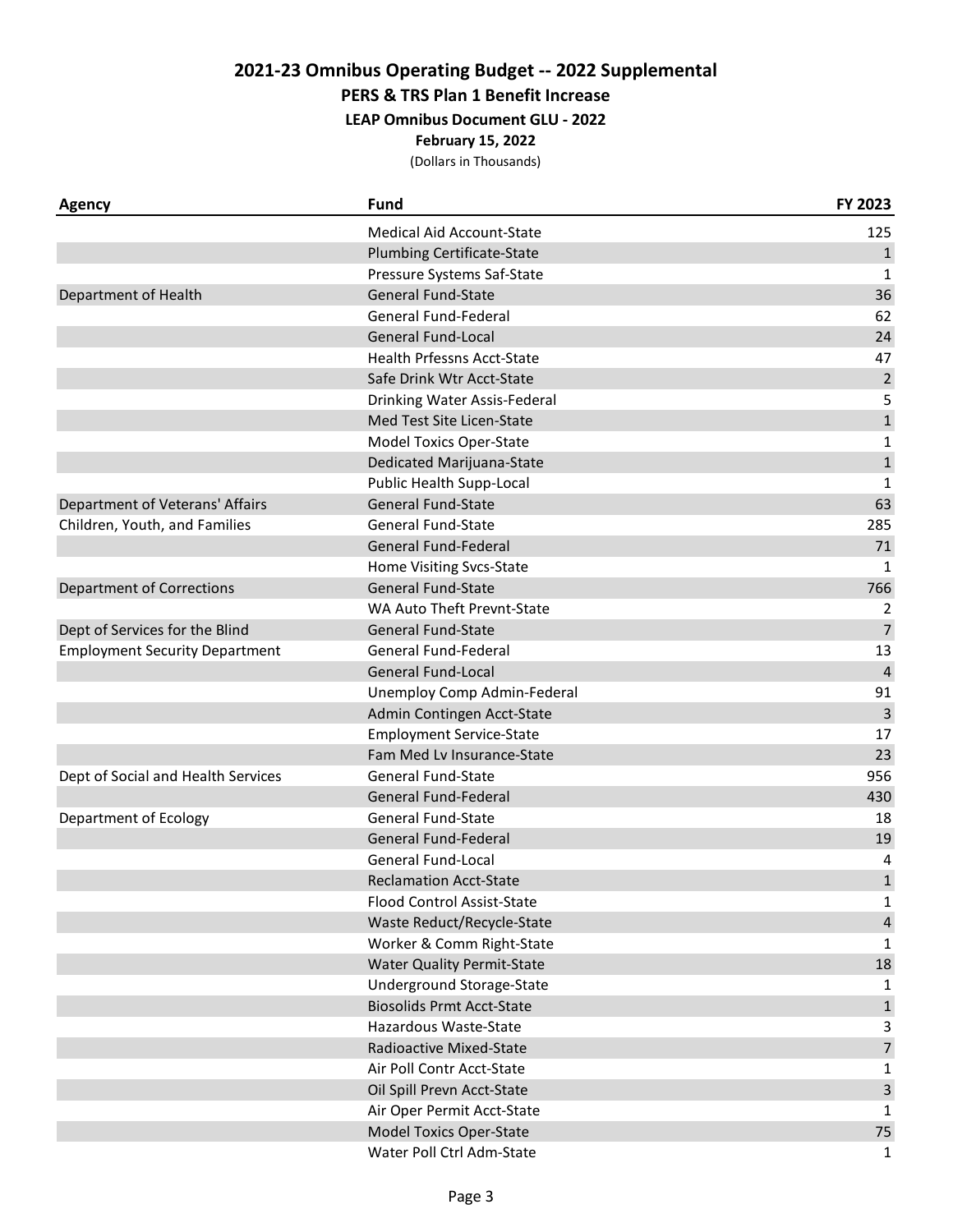**PERS & TRS Plan 1 Benefit Increase**

**LEAP Omnibus Document GLU - 2022**

**February 15, 2022**

| <b>Agency</b>                             | <b>Fund</b>                       | FY 2023         |
|-------------------------------------------|-----------------------------------|-----------------|
| <b>State Parks and Recreation Comm</b>    | <b>General Fund-State</b>         | 10              |
|                                           | General Fund-Federal              | 1               |
|                                           | Parks Renewal Acct-State          | 37              |
| <b>Recreation and Conservation Office</b> | General Fund-Federal              | 1               |
|                                           | <b>Recreation Resources-State</b> | 3               |
| Environ & Land Use Hearings Office        | <b>General Fund-State</b>         | $\overline{2}$  |
| <b>State Conservation Commission</b>      | <b>General Fund-State</b>         | $\overline{2}$  |
| Dept of Fish and Wildlife                 | <b>General Fund-State</b>         | 50              |
|                                           | General Fund-Federal              | 27              |
|                                           | <b>General Fund-Local</b>         | 15              |
|                                           | <b>Aquatic Lands Acct-State</b>   | $\overline{3}$  |
|                                           | Warm Water Game Fish-State        | 1               |
|                                           | Lim Fish & Wildlife-State         | $6\phantom{1}6$ |
|                                           | Fish Wildlife Consv-State         | 37              |
| <b>Puget Sound Partnership</b>            | <b>General Fund-State</b>         | $\sqrt{4}$      |
|                                           | General Fund-Federal              | 1               |
| Department of Natural Resources           | <b>General Fund-State</b>         | 29              |
|                                           | General Fund-Federal              | $\mathbf{1}$    |
|                                           | Forest Development-State          | 16              |
|                                           | ORV/NonHiwy Veh Acct-State        | 1               |
|                                           | <b>Aquatic Lands Acct-State</b>   | $\sqrt{4}$      |
|                                           | Res Mgmt Cost Acct-State          | 34              |
|                                           | <b>Surface Mining Recl-State</b>  | $\mathbf{1}$    |
|                                           | Forest & Fish Suppt-State         | $\overline{2}$  |
| Department of Agriculture                 | <b>General Fund-State</b>         | 10              |
|                                           | General Fund-Federal              | 3               |
|                                           | <b>Model Toxics Oper-State</b>    | $\overline{2}$  |
| <b>Washington State Patrol</b>            | <b>General Fund-State</b>         | 30              |
|                                           | Death Investigations-State        | 3               |
|                                           | <b>Cnty Criminal Justic-State</b> | 1               |
|                                           | Fire Serv Trng Acct-State         | $\overline{2}$  |
|                                           | <b>Fngrprint ID Account-State</b> | 4               |
| Department of Licensing                   | <b>General Fund-State</b>         | $\overline{2}$  |
|                                           | Real Estate Cmsn-State            | 5               |
|                                           | Real Est App C Acct-State         | $1\,$           |
|                                           | <b>Business Professions-State</b> | 9               |
| <b>Public Schools</b>                     | <b>General Fund-State</b>         | 14,918          |
|                                           | General Fund-Federal              | 12              |
|                                           | WA Opportunity Path-State         | 94              |
|                                           | Charter Sch Ovr Acct-State        | 1               |
| <b>Student Achievement Council</b>        | <b>General Fund-State</b>         | 5               |
|                                           | General Fund-Federal              | 1               |
| University of Washington                  | <b>General Fund-State</b>         | 57              |
|                                           | <b>Education Legacy T A-State</b> | 1               |
|                                           | Workforce Ed Invest-State         | $\mathbf{1}$    |